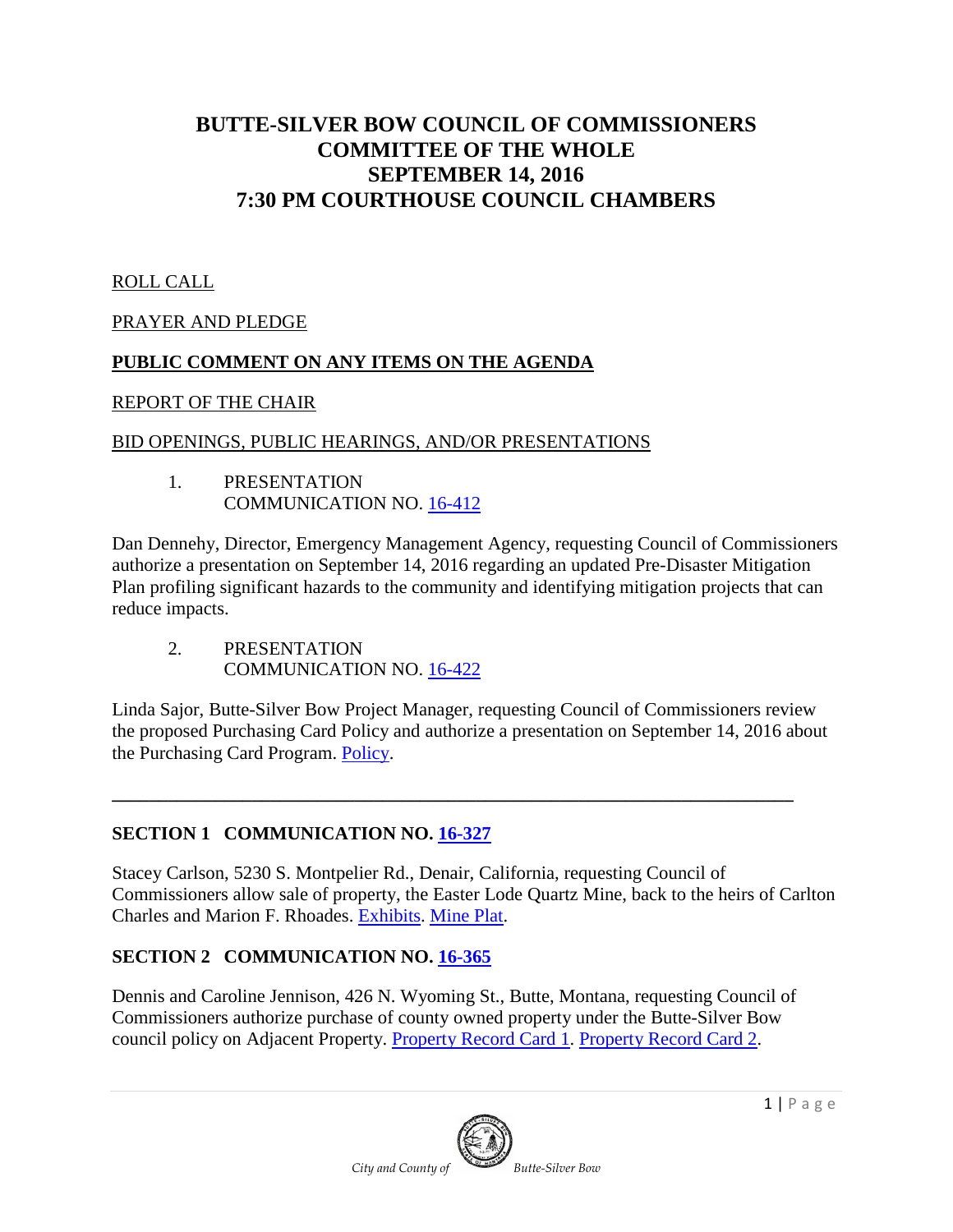#### **SECTION 3 COMMUNICATION NO. [16-371](http://co.silverbow.mt.us/DocumentCenter/View/7780)**

Tony and Sue Thomer, Elk Construction, Butte, Montana, requesting Council of Commissioners concur with request to purchase property at [102 East] Second Street.

#### **SECTION 4 COMMUNICATION NO. [16-375](https://mt-buttesilverbow.civicplus.com/DocumentCenter/View/7796)**

Cameron J. Moylan, 208 S. Washington St., Butte, Montana, requesting Council of Commissioners concur with request to purchase property at 102 East Second Street in a developer-packet style.

# **SECTION 5 COMMUNICATION NO. [16-377](https://mt-buttesilverbow.civicplus.com/DocumentCenter/View/7800)**

Chief Executive Matt Vincent, requesting Council of Commissioners allow for ongoing discussion regarding efforts to relocate the City-County shops as a result of the State of Montana's pending removal of the Parrott Tailings beneath.

#### **SECTION 6 COMMUNICATION NO. [16-404](http://www.co.silverbow.mt.us/DocumentCenter/View/7984)**

Dori Skrukrud, Office of Community Development, requesting Council of Commissioners authorize a Public Hearing on September 21, 2016 regarding Developer's Packet Proposals for redevelopment of City-County owned property at 102 E. Second Street. [Notice of Public](http://www.co.silverbow.mt.us/DocumentCenter/View/7983)  [Hearing.](http://www.co.silverbow.mt.us/DocumentCenter/View/7983)

#### **SECTION 7 COMMUNICATION NO. [16-406](http://co.silverbow.mt.us/DocumentCenter/View/8055)**

Revonda Stordahl, Executive Director, Butte Affordable Housing, Inc., requesting Council of Commissioners authorize a Public Hearing on September 21, 2016 regarding the need for new affordable housing in Butte-Silver Bow.

#### **SECTION 8 COMMUNICATION NO. [16-407](http://co.silverbow.mt.us/DocumentCenter/View/8054)**

Revonda Stordahl, Executive Director, Butte Affordable Housing, Inc., requesting Council of Commissioners authorize a Public Hearing on September 21, 2016 regarding the proposed tax exemption of Aspen Place Apartments, Phase III.

#### **SECTION 9 COMMUNICATION NO. [16-412](http://co.silverbow.mt.us/DocumentCenter/View/8056)**

Dan Dennehy, Director, Emergency Management Agency, requesting Council of Commissioners authorize a presentation on September 14, 2016 regarding an updated Pre-Disaster Mitigation Plan profiling significant hazards to the community and identifying mitigation projects that can reduce impacts.

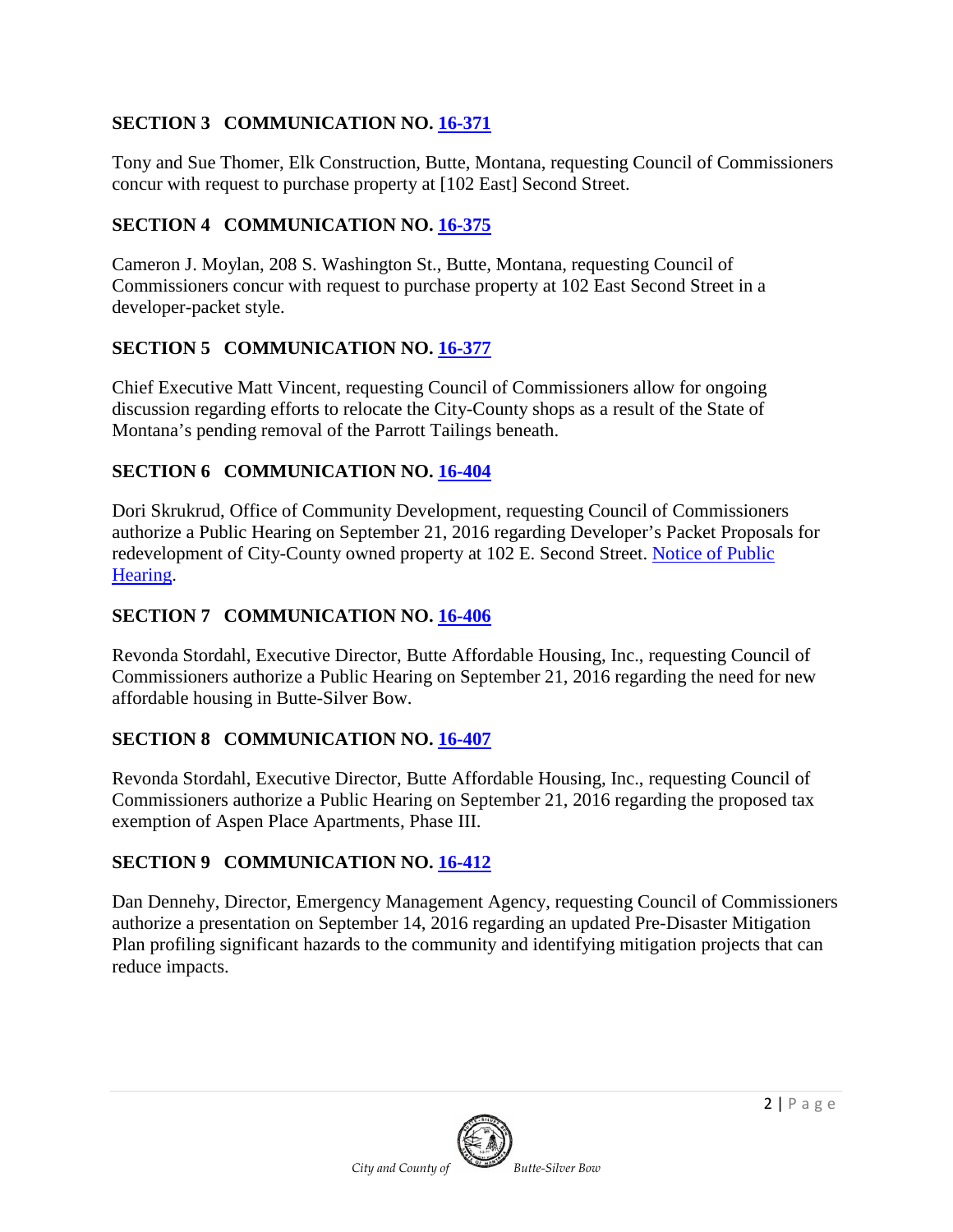#### **SECTION 10 COMMUNICATION NO. [16-413](http://co.silverbow.mt.us/DocumentCenter/View/8030)**

Chief Executive Matt Vincent, requesting Council of Commissioners authorize the Chief Executive to sign an Agreement between the Human Resource Council District XII and Butte-Silver Bow for appropriation of \$152,000 to assist homeless and imminently homeless households. [Agreement.](http://co.silverbow.mt.us/DocumentCenter/View/8029)

#### **SECTION 11 COMMUNICATION NO. [16-415](http://co.silverbow.mt.us/DocumentCenter/View/8025)**

Thomas P. Kenneally, President, Town Pump Inc., requesting Council of Commissioners authorize acceptance of Charitable Donation of Property, adopt a Resolution of Donation and authorize the Chief Executive to execute all documents pertinent to this donation. [Map.](http://co.silverbow.mt.us/DocumentCenter/View/8024) [Agreement.](http://co.silverbow.mt.us/DocumentCenter/View/8023)

#### **PUBLIC COMMENT ON ANY PUBLIC MATTER NOT ON THE AGENDA**

ADJOURN \_\_\_\_\_\_\_\_\_\_\_\_\_\_\_\_\_\_\_\_\_\_\_\_\_\_\_\_\_\_\_\_

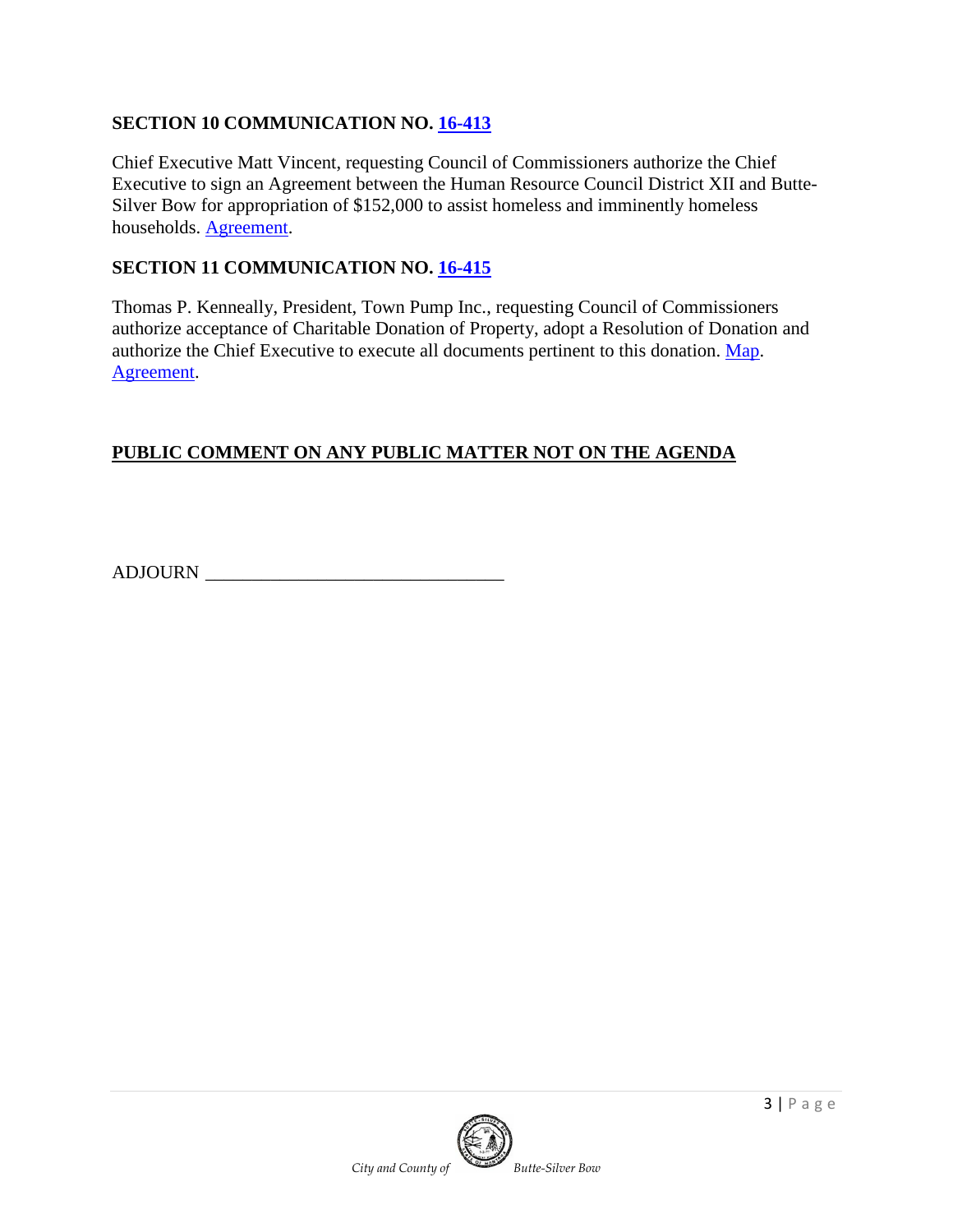# **PERSONNEL COMMITTEE MEETING SEPTEMBER 14, 2016 5:00 PM COURTHOUSE COUNCIL CHAMBERS**

#### **SECTION 1 COMMUNICATION NO. [16-422](http://co.silverbow.mt.us/DocumentCenter/View/8057)**

Linda Sajor, Butte-Silver Bow Project Manager, requesting Council of Commissioners review the proposed Purchasing Card Policy and authorize a presentation on September 14, 2016 about the Purchasing Card Program. [Policy.](http://co.silverbow.mt.us/DocumentCenter/View/8007)

# **SECTION 2 COMMUNICATION NO. [16-423](http://co.silverbow.mt.us/DocumentCenter/View/8006)**

Leslie Clark, Director, Butte-Silver Bow Human Resources Department, requesting Council of Commissioners concur with adoption of various Human Resources Manual policy updates. [Updates.](http://co.silverbow.mt.us/DocumentCenter/View/8005)

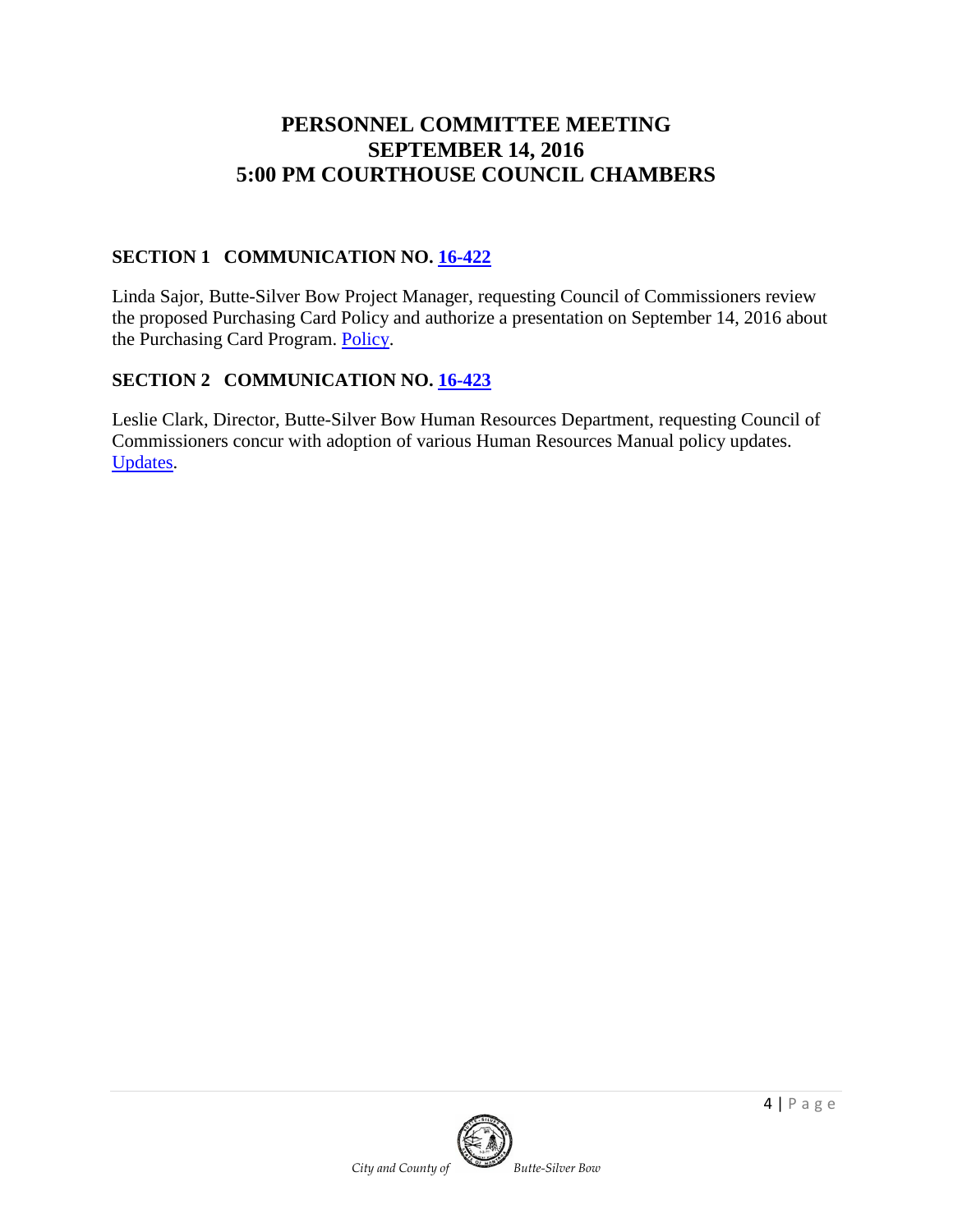# **FINANCE & BUDGET COMMITTEE MEETING SEPTEMBER 14, 2016 6:00 PM COURTHOUSE COUNCIL CHAMBERS**

*Expenditure report for the week of September 7, 2016 was approved for the amount of:*

*FY 2016 \$512.84 FY 2017 \$2,776,934.99*

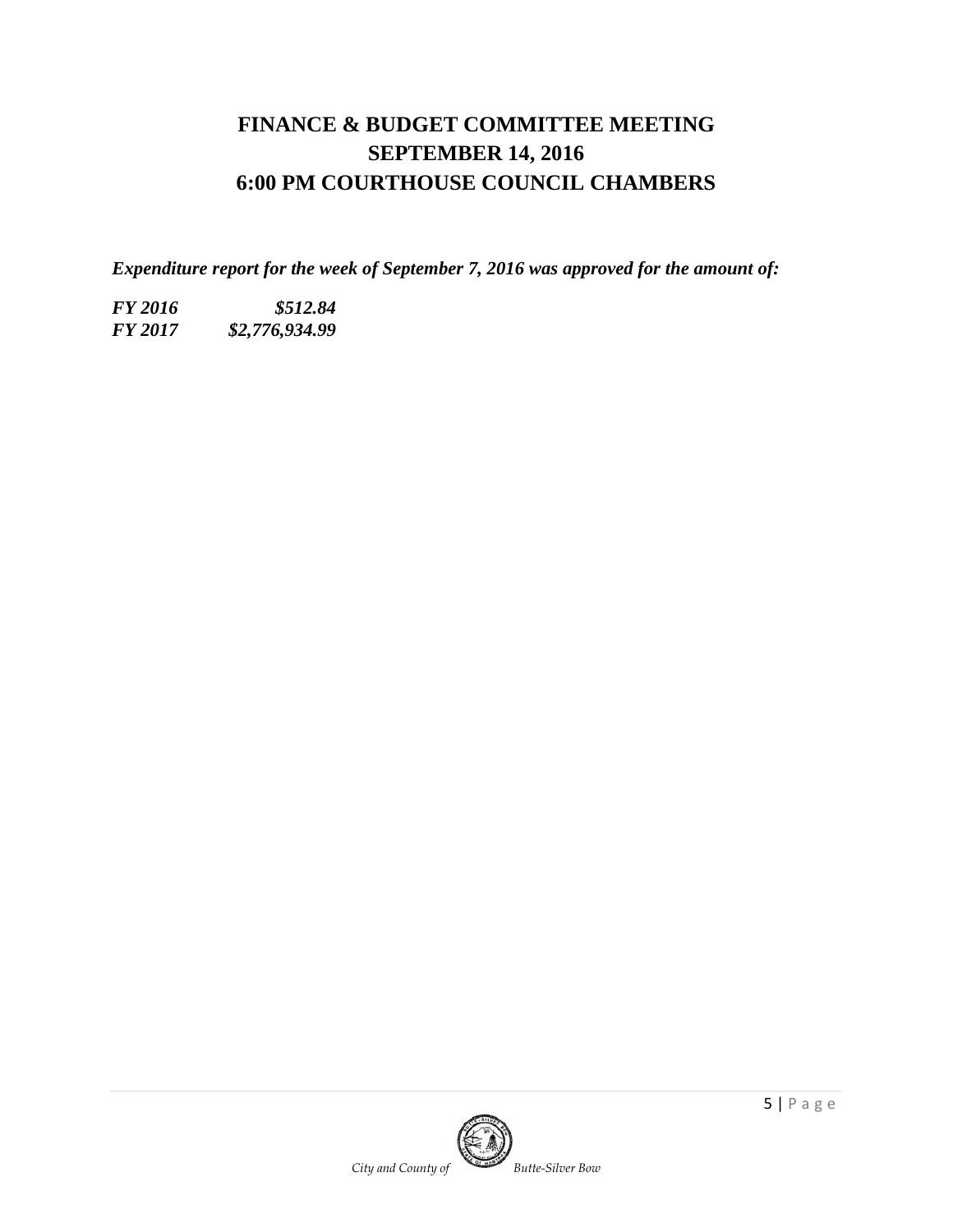# **PUBLIC WORKS COMMITTEE MEETING SEPTEMBER 14, 2016 6:30 PM COURTHOUSE COUNCIL CHAMBERS**

## **SECTION 1 PETITION NO. [16-1](http://co.silverbow.mt.us/DocumentCenter/View/7891)**

Michael A. Nasheim, Building Official, Butte-Silver Bow Building Code Department, requesting Council of Commissioners authorize a petition to close and vacate Beattie Avenue and two alleys in Blocks 2 and 3 of the Central Addition. [Legal Description.](http://co.silverbow.mt.us/DocumentCenter/View/7892) [Map.](http://co.silverbow.mt.us/DocumentCenter/View/7893) [Petition Form.](http://co.silverbow.mt.us/DocumentCenter/View/7894) [Responses.](http://co.silverbow.mt.us/DocumentCenter/View/7915)

#### **SECTION 2 PETITION NO. [16-3](http://co.silverbow.mt.us/DocumentCenter/View/7550)**

Michael A. Nasheim, Building Official, Butte-Silver Bow Building Code Department, requesting Council of Commissioners authorize a petition to close and vacate that portion of the eight (8) foot alley adjacent to the W 20' of Lot 3, all of Lots 4-7, Block 3 of the Rocker Town Site on the Webster Lode and Tract K of the Spier and Bauer Placer #1445, Section 21, T03N, R08W. [Legal](http://co.silverbow.mt.us/DocumentCenter/View/7552) [Description.](http://co.silverbow.mt.us/DocumentCenter/View/7552) [Map.](http://co.silverbow.mt.us/DocumentCenter/View/7553) [Petition Form.](http://co.silverbow.mt.us/DocumentCenter/View/7551)

#### **SECTION 3 PETITION NO. [16-4](http://www.co.silverbow.mt.us/DocumentCenter/View/7993)**

Michael A. Nasheim, Building Official, Butte-Silver Bow Building Code Department, requesting Council of Commissioners authorize a petition to close and vacate the alleyway adjacent to Lot twelve (12), all of Lots thirteen (13) and fourteen (14), and forty-one (41) thru forty-three (43) in Block thirty-seven (37) of the Butte Townsite and adjacent to the vacated alleyway described on Certificate of Survey (COS) 443B. [Legal Description.](http://www.co.silverbow.mt.us/DocumentCenter/View/7990) [Map.](http://www.co.silverbow.mt.us/DocumentCenter/View/7991) [Petition Form.](http://www.co.silverbow.mt.us/DocumentCenter/View/7992) [Responses.](http://co.silverbow.mt.us/DocumentCenter/View/8095)

#### **SECTION 4 PETITION NO. [16-5](http://www.co.silverbow.mt.us/DocumentCenter/View/7997)**

Michael A. Nasheim, Building Official, Butte-Silver Bow Building Code Department, requesting Council of Commissioners authorize a petition to close and vacate Waukesha Street adjacent to a portion of Lot ten (10), all of Lots eleven (11) and twelve (12) and a portion of Lot thirteen (13), Block five (5) and all of Lots one (1) thru three (3) and a portion of Lot four (4), Block six (6) of the official plats of the Open Treasure and Empire Addition. [Legal Description.](http://www.co.silverbow.mt.us/DocumentCenter/View/7994) [Map.](http://www.co.silverbow.mt.us/DocumentCenter/View/7995) [Petition](http://www.co.silverbow.mt.us/DocumentCenter/View/7996)  [Form.](http://www.co.silverbow.mt.us/DocumentCenter/View/7996) [Responses.](http://co.silverbow.mt.us/DocumentCenter/View/8096)

#### **SECTION 5 COMMUNICATION NO. [15-275](http://co.silverbow.mt.us/DocumentCenter/View/4912)**

Jim Fisher, Butte-Silver Bow Commissioner, District No. 6, requesting the Chief Executive and the Public Works Director, along with Council, write a letter to railroad companies who have railroad crossings in Butte-Silver Bow regarding repairing railroad crossing surfaces and the cleanup of weeds at all sites. *Placed back on September 14, 2016 Agenda per Commissioner Fisher.*

#### **SECTION 6 COMMUNICATION NO. [15-395](http://co.silverbow.mt.us/DocumentCenter/View/5303)**

John P. Morgan, Butte-Silver Bow Commissioner, District No.3, requesting a review of possibly placing a left turn arrow at the intersection of Montana Street and Front and Centennial while heading north.